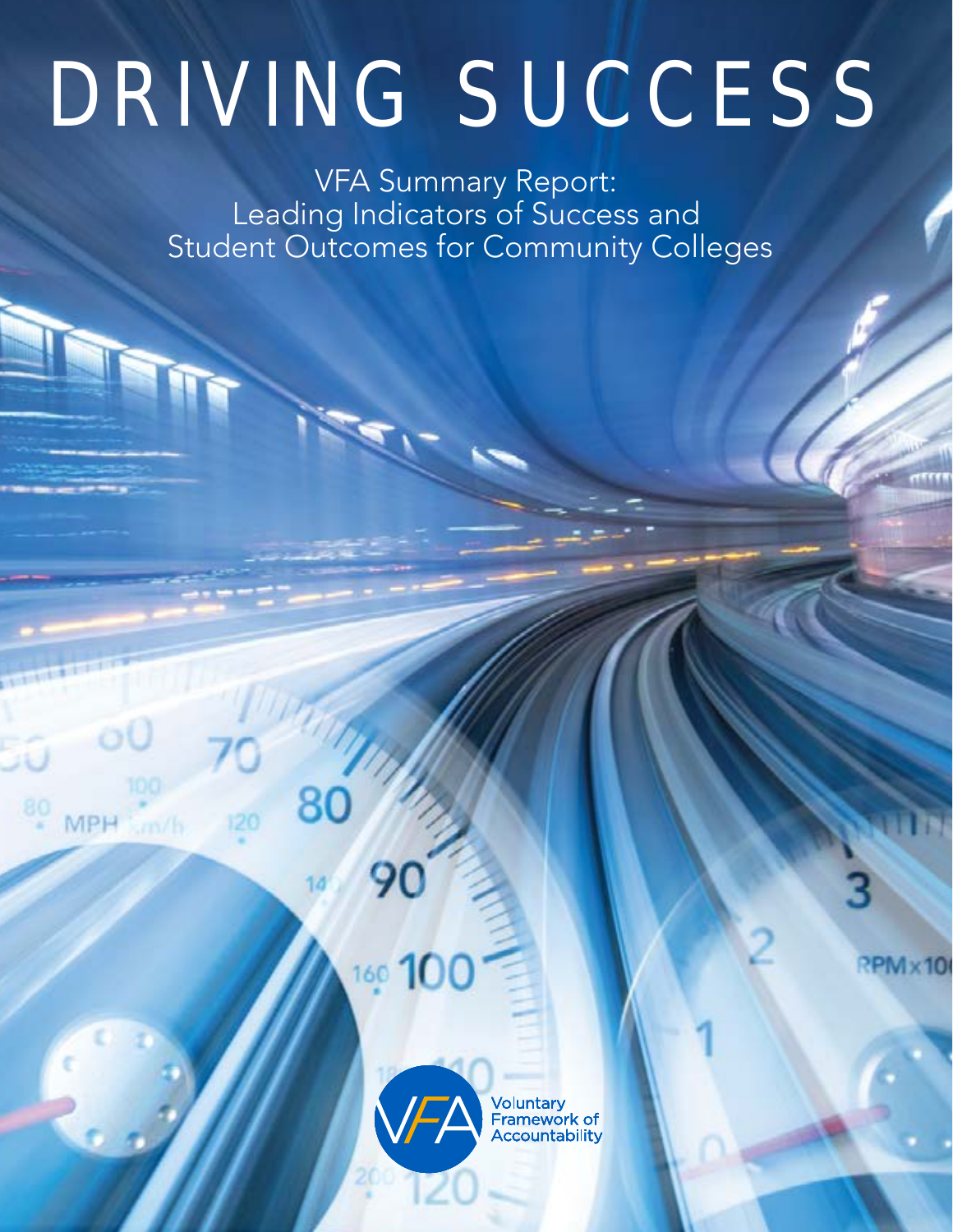

## Executive Summary

The Voluntary Framework of Accountability (VFA) is the principal institutional accountability and improvement framework for community colleges with measures defined to encompass the full breadth of the community college mission and the diversity of students' goals and educational experiences. The American Association of Community Colleges (AACC) operates a web-based portal for community colleges to submit, analyze, and display their VFA data. In 2018, more than 200 colleges participated in the VFA. This document is intended to provide a sample of results from the 2018 collection cycle.

#### Key results from this report include:

- The median student completion/persistence rate for the VFA participating colleges was 52.7%. In other words, half of the colleges had 52.7% or more of their students who started in the fall of 2011 earn a credential by 2017, transfer to another institution by fall of 2017, or be still enrolled in their sixth academic year.
- Student outcomes and leading indicators of student outcomes varied by race and ethnicity. For most outcomes, White students had higher median rates than did Hispanic or African American students. Median success rates for African American students tended to be lower than White or Hispanic students with the exception of transfer rates, where African American students had the highest median transfer rate relative to White or Hispanic students.
- Data suggest a relationship between the leading indicators collected in the VFA and 6-year outcomes collected in the VFA. Colleges with higher rates on the leading indicators tended to have higher rates on 6-year outcomes.

The data provided in this report are intended to provide an overview of some of the data included in the VFA, and the opportunities it can provide community colleges in understanding student progress and outcomes.

This report presents data from the colleges participating in the VFA. It is intended to provide an overview of the range of results on selected student progress and outcome metrics that the VFA collects. The data are not intended to provide a comprehensive picture of all community colleges, nor a complete representation of all the data collected through the VFA. Rather, it is intended to highlight some of the results for those colleges who have elected to participate in the VFA for the 2018 participation year.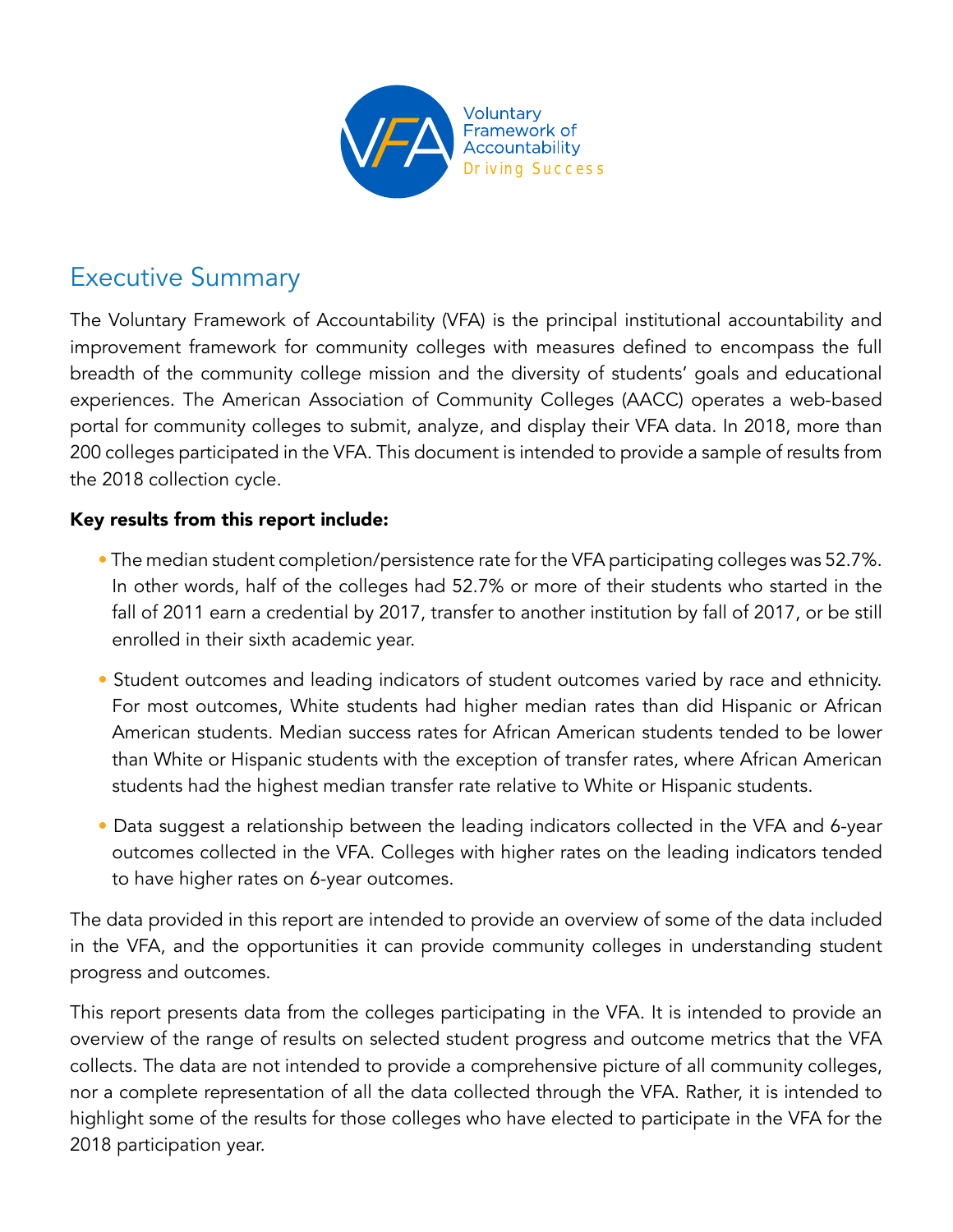# What is the VFA?

The VFA is the principal institutional accountability and improvement framework for community colleges with measures defined to encompass the full breadth of the community college mission and the diversity of students' goals and educational experiences.

Beginning in 2009, AACC, in collaboration with the Association of Community College Trustees and the College Board, began the development of the VFA. More than 60 community college leaders guided the 18-month development of the VFA resulting in the release of more appropriate measures than traditional accountability measures. The VFA gauges student progress and outcomes including pre-collegiate preparation (such as developmental education and Adult Basic Education), academic progress and momentum points, completion and transfer measures, and workforce outcomes for career and technical education. AACC subsequently developed a process for colleges to submit and display these data for internal institutional improvement purposes and for external accountability.

Traditional accountability measures in higher education do not adequately measure the unique mission of community colleges. For example, measures may exclude part-time students or noncredit career and technical students who are a key part of community colleges' mission. In light of the inadequacy of existing measures, the VFA provides community colleges with a significantly improved ability to assess their performance, identify areas for improvement, and demonstrate their commitment to their academic mission.

The VFA is continually working to ensure that the measures collected effectively provide meaningful data for community colleges. For example, since the inception of the VFA, community colleges have been evolving the way developmental need is assessed, and how developmental coursework is delivered; therefore, the VFA refined the collection of developmental progress metrics. In recent years, many colleges have been participating in implementing structured or guided pathways in their institutions. AACC, along with several partner organizations, launched the AACC Pathways Project, which has been using leading indicator measures to track student progress. These measures have been incorporated into the VFA.

One set of measures provided in the VFA are outcomes of a cohort of new students at the end of 6 academic years. All of the students in this cohort will fall into one of nine mutually exclusive categories:

#### Student Outcomes at the End of 6 Years

- Bachelor's Degree: reporting college awarded bachelor's degree
- Associate Degree: reporting college awarded associate degree o Transfer after receipt of degree
	- o No Transfer after receipt of degree
- Certificate: reporting college awarded a formal award (certificate) o Transfer after receipt of award
	- o No Transfer after receipt of award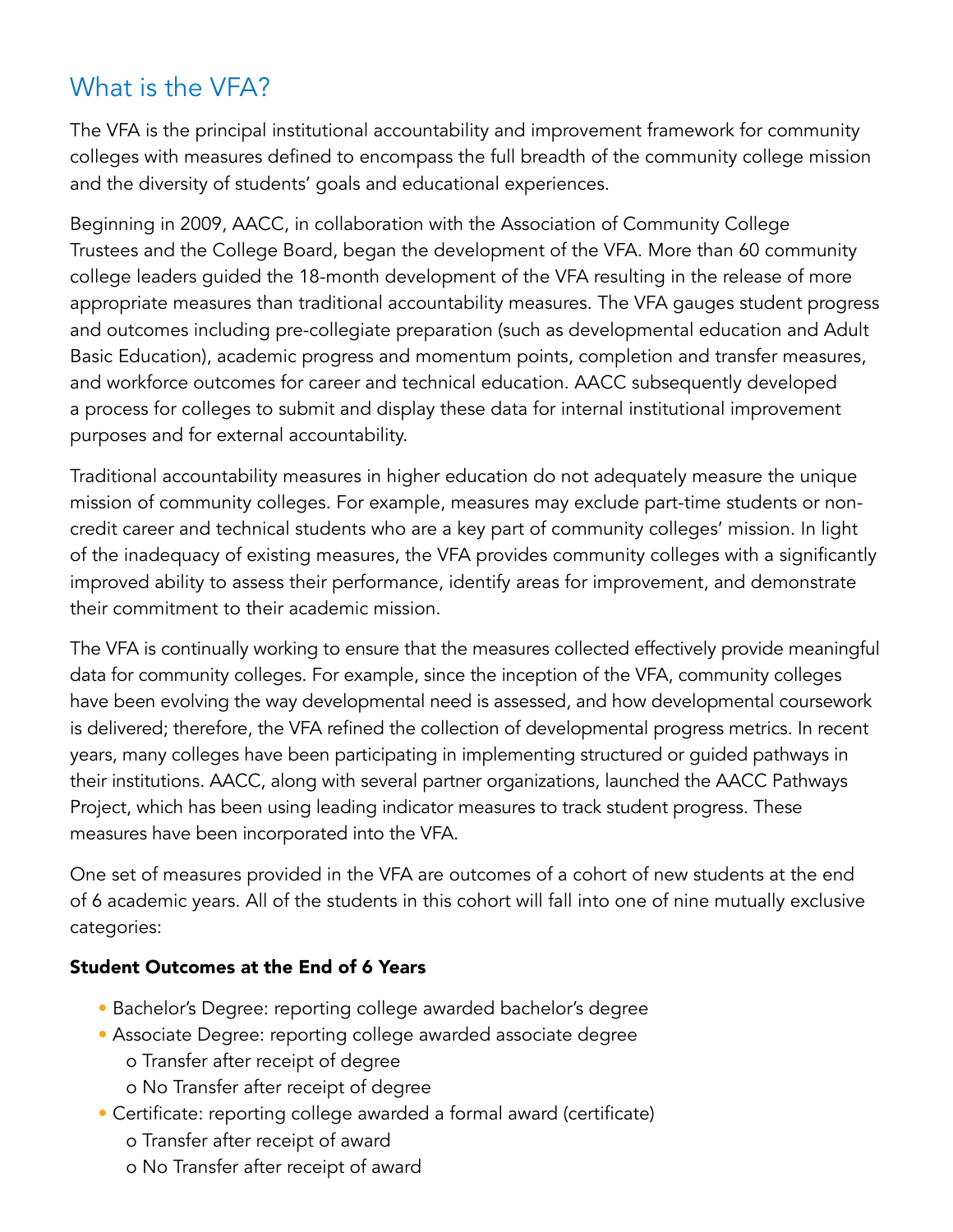- Transfer, No Award: transferred to another post-secondary institution without earning a formal award at the reporting college
- Still Enrolled: still enrolled during the sixth academic year
- Left, No Award: not enrolled during the sixth academic year o Earned ≥ 30 college-level credits at reporting institution o Earned < 30 college-level credits at reporting institution

By collecting these nine separate outcomes, colleges are able to better understand a wide range of student outcomes, and better document outcomes of students. Unlike most measures of outcomes, the VFA allows colleges to document all transfers—not only transfers for students who did not earn a credential. For the purposes of this analysis, we will create metrics by combining these outcomes in a variety of ways.

## Six-Year Outcomes

The VFA was developed to provide community colleges with better metrics, more appropriate to their missions and the students they serve. The 6-year outcomes provide colleges an opportunity to examine outcomes for students 6 years after entering their institution. Six years provides more opportunities for students who do not enroll full time or continuously to attain their goals, yet not so long that it becomes policy irrelevant. As noted above, the VFA provides a range of outcomes that colleges can examine to understand what happened to an incoming cohort of students 6 years later.

For analytical purposes, several of these outcomes will be combined to give a sense of the range of outcomes for students at the colleges participating in the VFA. While creating a combined metric is illustrative, outcomes of students at individual colleges will be best understood by exploring the component parts of the summary metrics. The first metric reported here is completion/persistence for the incoming cohort. This metric is calculated by counting all students who either earned a credential at the reporting college, transferred to another college, or were still enrolled at the reporting college at the end of 6 years. Therefore, it consists of completion at the college, or persistence either at the college or by transfer.

As shown in Figure 1, the median completion/persistence rate for VFA participating colleges for all students who began in the fall of 2011 (VFA Main Cohort<sup>1</sup>) was 52.7%. In other words, half of the colleges had completion/persistence rates above 52.7% for their main cohort of students. The figure also demonstrates that there was some variability across colleges on this measure. For example, the range between the bottom 10% (bottom decile) and top 10% (top decile) on the completion/persistence rate was 42.0% for the bottom decile and 61.5% for the top decile.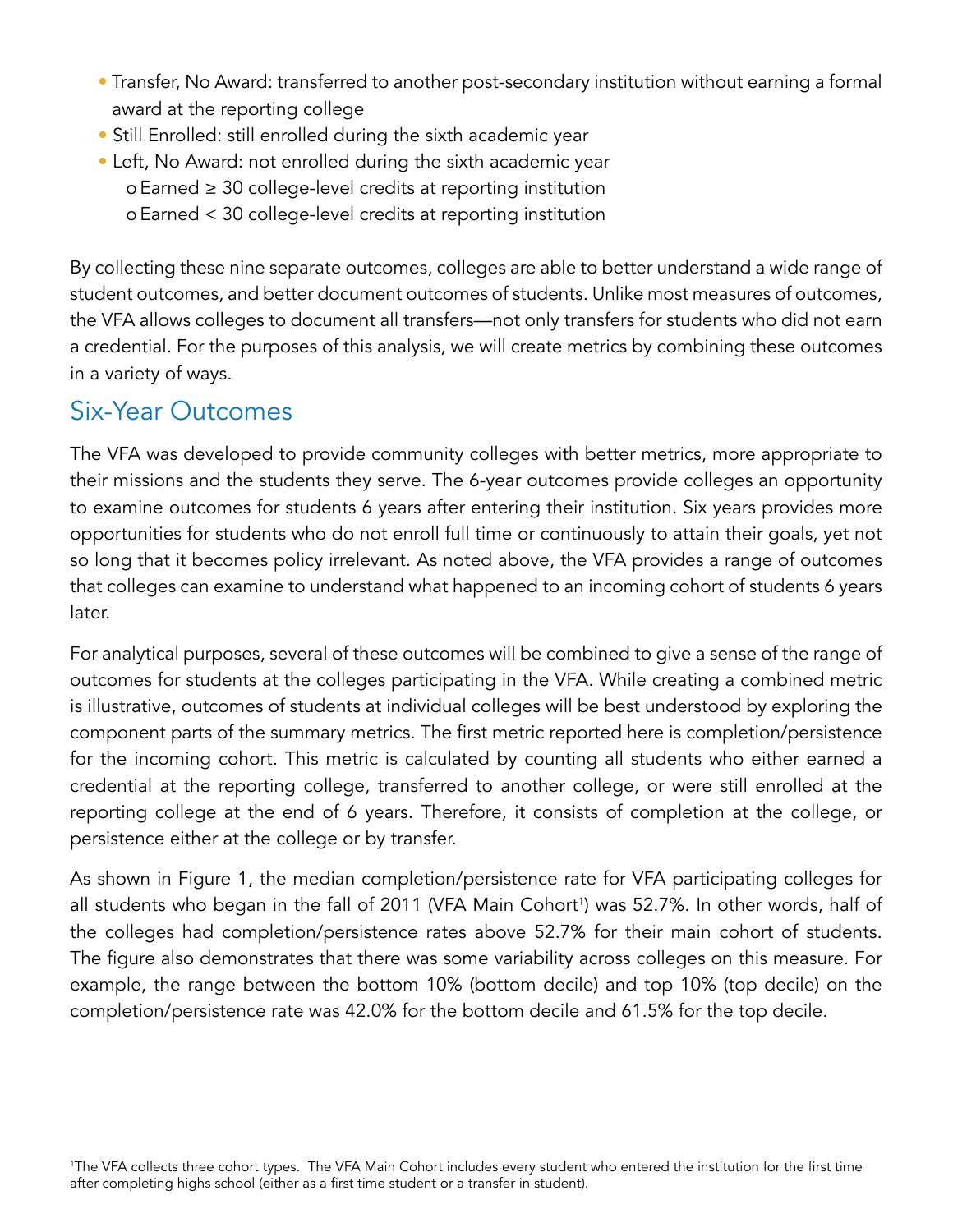



One challenge when measuring community college student outcomes is that not all students who enroll actually intend to earn a credential. The VFA collects a separate cohort of incoming students who are identified as the Credential Seeking Cohort. These are students whose behavior indicates that they are attending with the intention of earning a credential. Figure 1 shows that the median completion/persistence rate after 6 years for these students (65.6%) is higher than for all students who began in the fall of 2011 (Main Cohort).

The VFA also collects data on one final cohort type, the First-time in College (FTIC) Cohort, which consists of students whose first enrollment in postsecondary education following high school is at the college. The median completion/persistence rate across the colleges for this cohort is slightly lower (51.1%) than the VFA Main Cohort (all students).

The completion/persistence rate includes students who complete a credential, students who transfer without a credential, and students who are still enrolled. To better understand student outcomes after 6 years, the data are broken out into some of the component parts. The first data represented (see Figure 2) are the percent of students who earned a credential at the college by the end of 6 years (completion rate). The median VFA college completion rate for the VFA Main

 $2$  See appendix 1 for a guide to interpreting the Box and Whisker Plots presented in this report.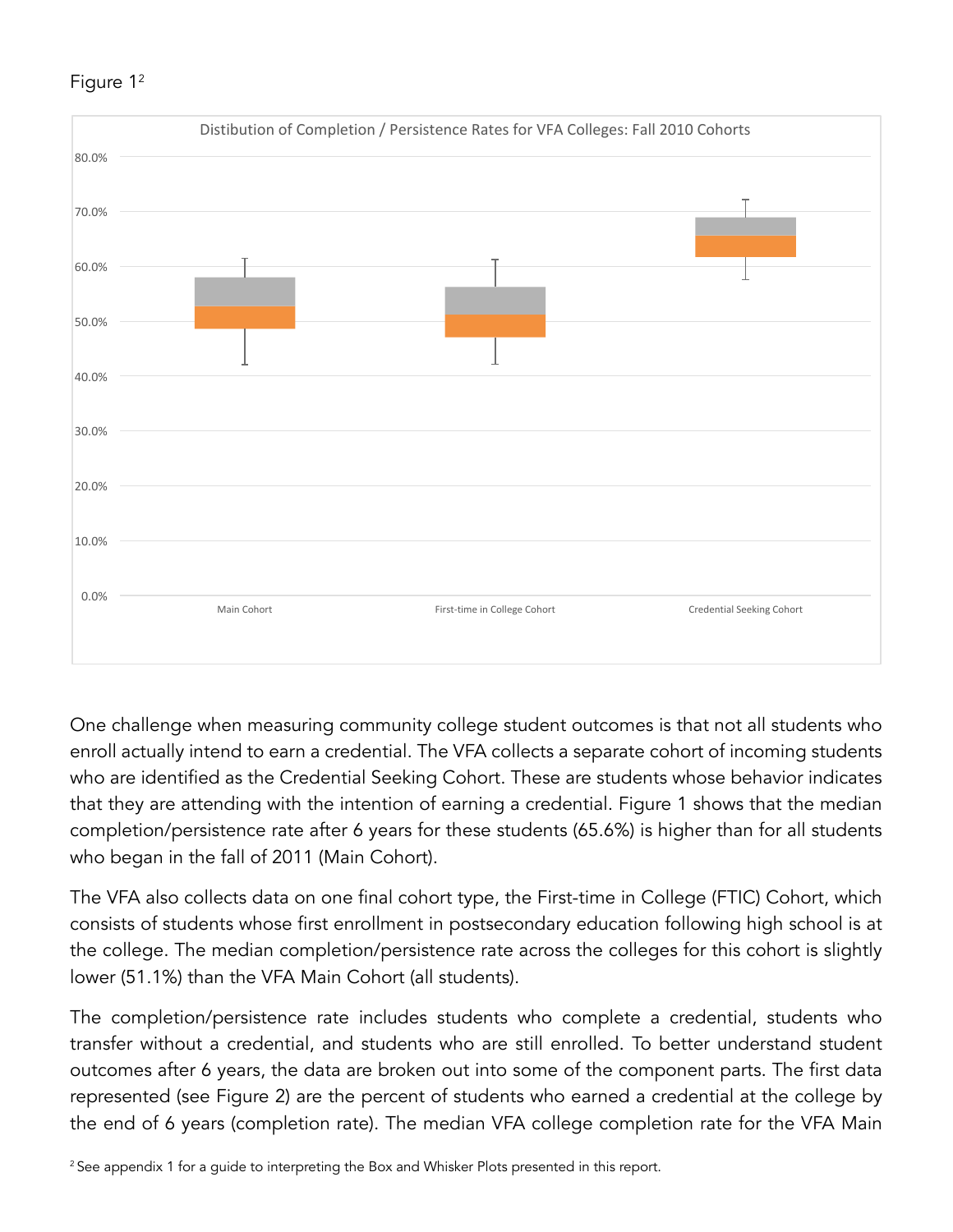Cohort was 23.3%, with the range of the bottom decile of colleges being 15.8% and the top decile of colleges at 33.2%. This range of completion rates reflects the different policy environments for VFA colleges in which some states provide incentives to attain a credential prior to transfer while other states do not. When limiting the analysis to the Credential Seeking Cohort, there is a clear increase in the rate of completions across all colleges with the median rate at 37.2% and 10% of the colleges nearly at or above 50% completion rates.





The VFA also captures the rate of students who transfer to another postsecondary institution. The data are reported in a way that allows colleges to differentiate students who transfer out after earning a credential, and those who transfer out without a credential (see Figure 3). For the VFA Main Cohort, the median transfer rate without a credential is one in four (25.0%), while the median transfer rate with a credential is nearly one in 10 students (9.9%), which translates into a median of 35.9% overall transfer rate. The median transfer rate without a credential is similar for the FTIC cohort (22.1%) and Credential Seeking Cohort (23.1%); however, the transfer with credential rate is higher for the Credential Seeking Cohort (16.2%).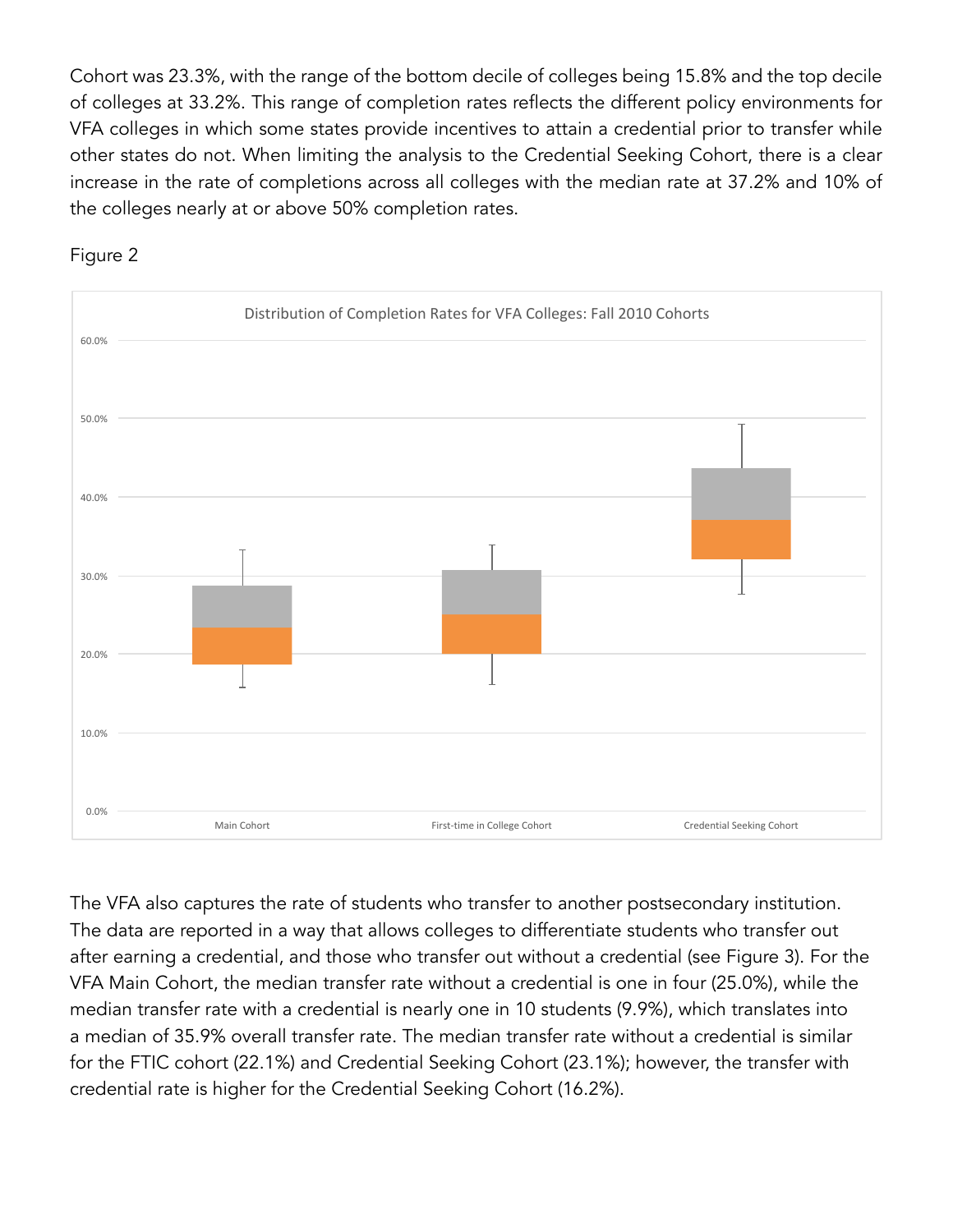



## Leading Indicators

The outcomes of students after 6 years provides a rich understanding of the long-term outcomes of students who entered an institution; however, 6 years is a long time to wait to see the impact of institutional changes, and the extent that they are influencing student outcomes. Therefore, colleges need earlier indicators of student success that can be used to evaluate how well students are achieving their goals. The Community College Research Center (CCRC) has been one of the leading organizations looking into the value of leading or early indicators, and suggests that these can be productive in indicating longer term community college student success. $^3$  Leading indicators  $\,$ have been incorporated into the AACC Pathways initiative, and CCRC continues to explore the value of these measures.

The VFA incorporated a variety of early or leading indicators of success in the original metric development, and augmented them in the most recent data collect cycle with measures used in the AACC Pathways initiative. This report will not present all of the measures, but will highlight a few of the measures. The VFA collects these measures for the 6-year cohort, as well as for more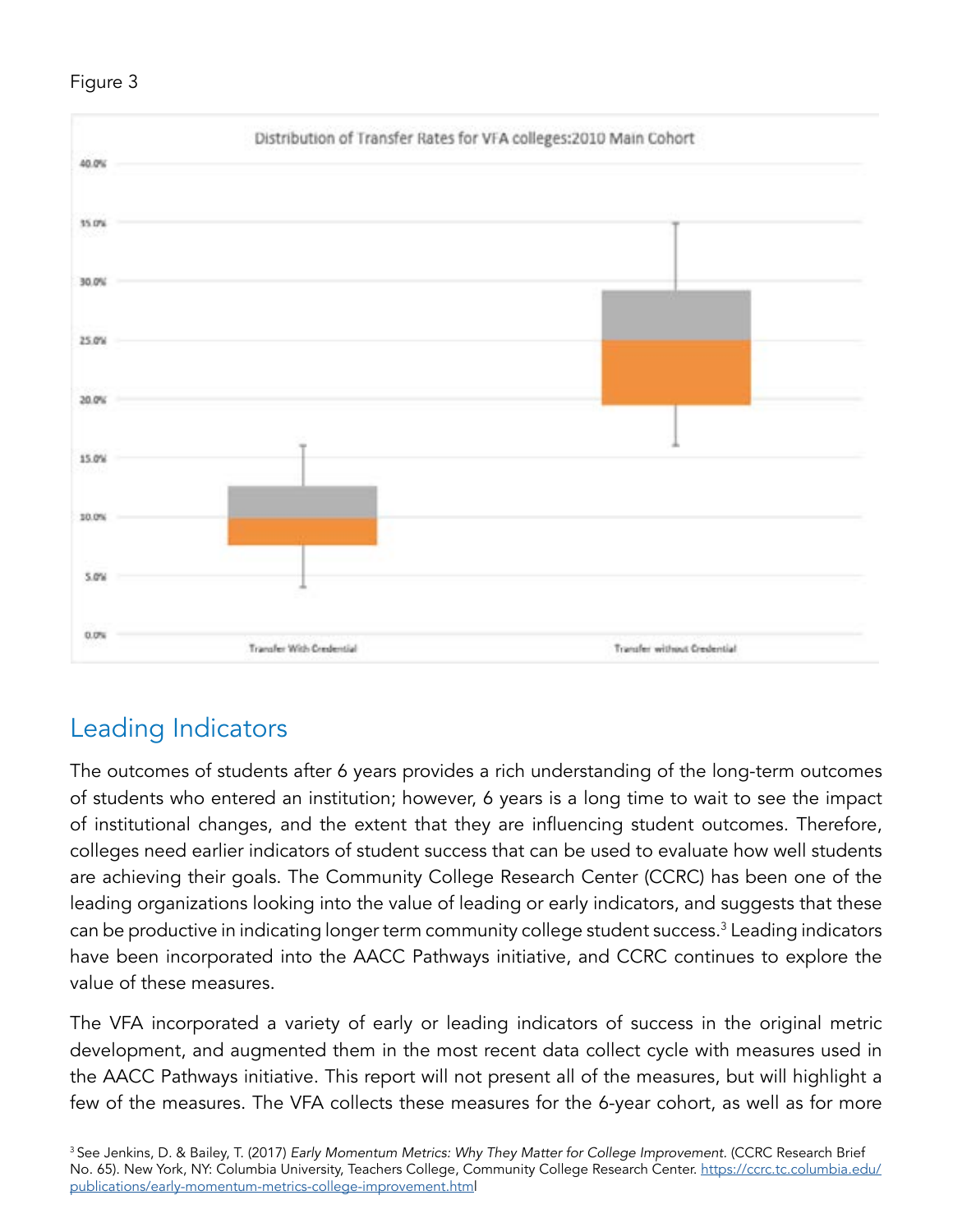recent cohorts of students. This report will limit the findings to the 2011, 6-year cohort to illustrate the relationship between the progress and early indicator measures and the 6-year outcomes.

Figure 4 shows the distribution of VFA college outcomes for a variety of credit threshold measures. The median rate of students in the VFA Main Cohort who earned six or more credits in the first term was 47.9%, while the median rate of students in the VFA Main Cohort who earned 15 or more credits in the first year was 33.2%. Both of these rates are below the median 6-year completion/ persistence rate (52.7%) shown in Figure 1 for the VFA Main Cohort. Many students who attend community college do not attend full time, and measures need to be sensitive to this issue. The Reached Credit Threshold metric is defined to measure different levels of credits attained at the end of 2 years, based on whether students started full time or part time their first term. Using this metric, the median rate for the VFA Main Cohort was 35.0%.<sup>4</sup> These metrics provide colleges a set of indicators at the first term, the end of the first year, and the end of the second year to gauge how well students are progressing toward credential completion or transfer.



#### Figure 4

<sup>3</sup> Students who began their first term full time need to earn 42 credits by the end of 2 academic years, and students who began their first term part-time need to earn 24 credits by the end of 2 academic years to meet the Reached Credit Threshold definition.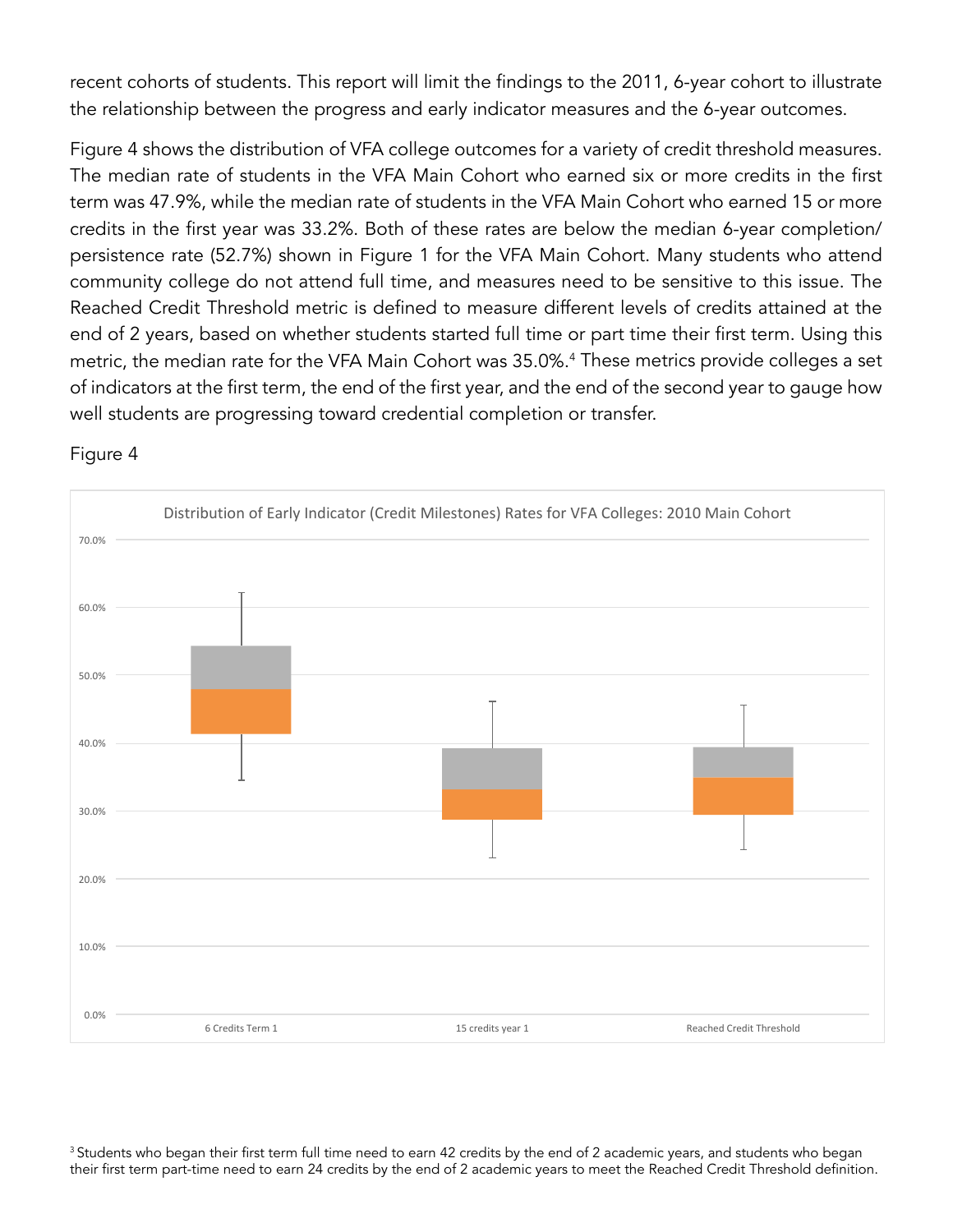Other areas that CCRC has identified as important leading indicators are whether students complete college-level English and college-level math in the first year. Figure 5 provides data on the median rates of VFA colleges on these two metrics: 37.2% was the median rate of students completing a college-level English class in the first year, and 17.9% was the median rate for completing collegelevel math.



#### Figure 5

Finally, the VFA looks at another early persistence metric: fall-to-next-term retention rates. As shown in Figure 5, half of the VFA colleges had fall-to-next-term retention rates of 71.4% or higher; 90% of the colleges had fall-to-next-term retention rates above 59%.

## Achievement Gaps

Community colleges serve diverse populations. The VFA collects disaggregated data across several student characteristics to help colleges better understand how well they are serving these diverse populations. Student characteristics colleges can use in the VFA are gender, racial/ethnic background, age, first-term enrollment status, level of developmental need at entrance, and whether or not the student received a Pell Grant during his or her enrollment at the college.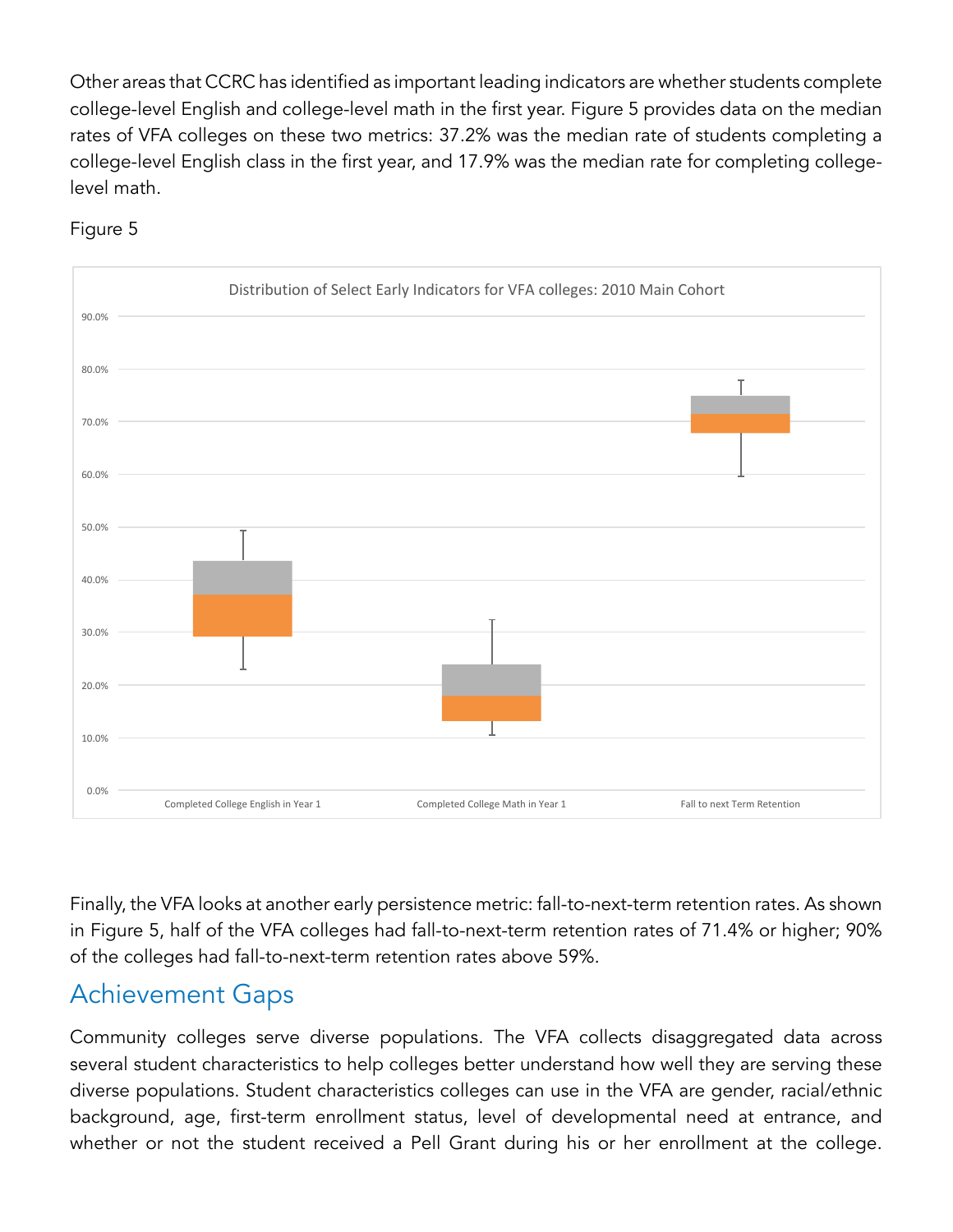This report will begin to explore one of those disaggregation: the racial/ethnic background of the students. For this report, we will examine the progress and outcome metrics of the three largest racial/ethnic groups reported in the VFA: White, Hispanic, and Black/African American students.

The data reported for the 2017 collection cycle indicated differences in the median completion/ persistence rate for the VFA Main Cohort. The median rate was 54.7% for White students, 51.3% for Hispanic students, and 50.9% for African American students (see Figure 6). In other words, Hispanic and African American students were less likely than White students to have either graduated, transferred, or still be enrolled after 6 years.

Figure 6



When looking at the separate components of the 6-year rates, there are differences in the pattern among the different groups. The median rate for students earning a credential at the colleges was 25.5% for White students, 20.1% for Hispanic students, and 12.3% for African American students. However, the transfer rate (with or without a credential) was 36.6% for White students, 33.0% for Hispanic students, and 38.4% for African American students. In other words, African American students were least likely to have earned a credential, but most likely to have transferred over the 6-year period.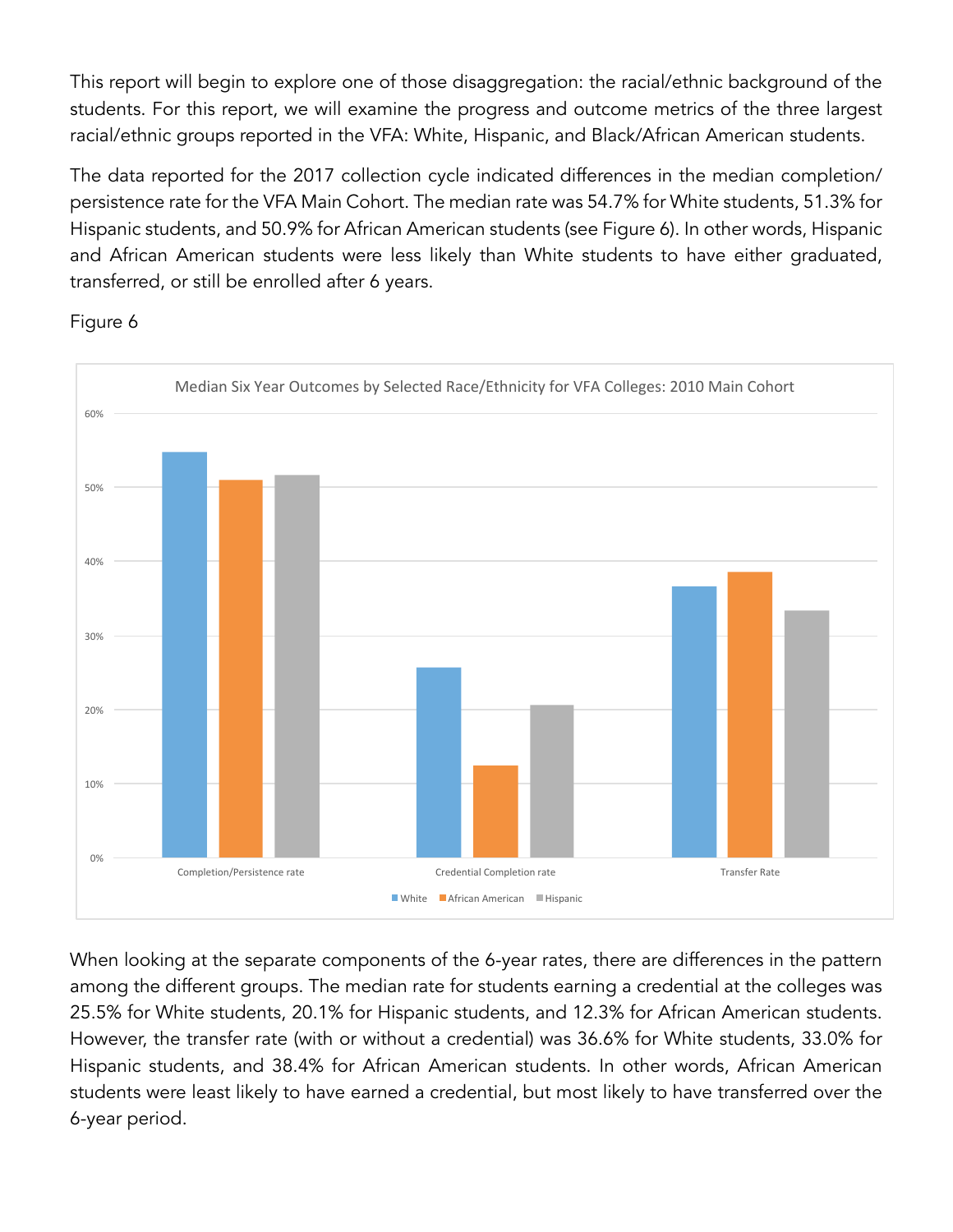To better understand these outcomes, the progress and early indicator measures can help colleges understand early differences that may lead to different 6-year outcomes and achievement gaps.

The median fall-to-next-term retention rates, shown in Figure 7, were 72.4% for White students, 72.7% for Hispanic students, and 67.9% for African American students, indicating African American students were less likely to return in the fall term than were Hispanic or White students.



Figure 7

AACC's Pathways Project has developed a series of first-year metrics that are useful to indicate students' path toward likely success. These indicators show that even in the first year there are significant gaps in outcomes across race/ethnicity. For example, the median rate for students passing an English course in their first year was 40.3% for White students, 36.2% for Hispanic students, and 23.6% for African American students. Median rates for passing math in the first year were lower for all groups at 19.4% for White students, 14.9% for Hispanic students, and 7.1% for African American students. Early evidence from the Guided Pathways initiative suggests that passing both English and math in the first year are strongly related to positive student outcomes in the college $^5$ .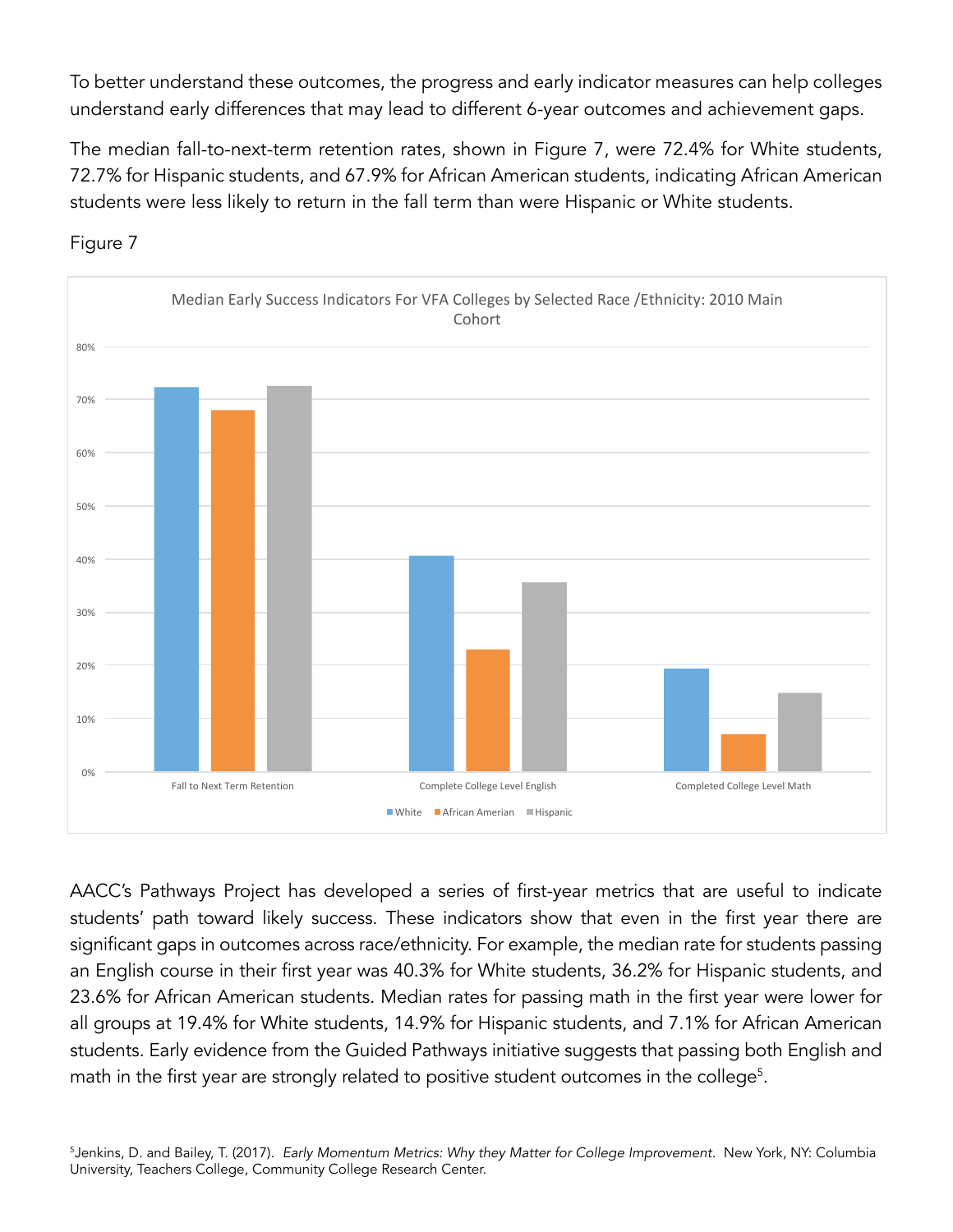## Relationship Between Leading Indicators and Outcomes

In order to get a better understanding of the relationship between the leading indicators and the 6-year outcomes, a correlational analysis was conducted using the colleges as the unit of analysis.

All colleges with sufficient data to calculate the AACC Pathways Key Performance Indicators (KPIs) and 6-year outcomes ( $N = 172$ ) were included in the analysis. A simple Pearson correlation was conducted to ascertain the relation between leading indicators in a college (AACC Pathways KPIs) with the 6-year outcomes in the college. The analysis reveals that there is a significant relationship between many of the leading indicators and the 6-year outcomes.

As shown in Table 1, colleges that had higher rates for students completing six or more credits in term 1, or 15 or more credits in year 1, also tended to have higher completion/persistence rates and credential completion rates for the same cohort at the end of year 6. Colleges with a higher percentage of students reaching the credit threshold by the end of year 2 were also more likely to have higher rates of completion/transfer and are much more likely to have higher credential completion rates.

Table 1

Correlation between VFA Colleges for Select Early Indicators and Select Six-Year Outcomes: 2011 Main Cohort

| <b>Six Year Outcome</b>                       | Earned 6 Credits<br>Term 1 | Earned 15<br>Credits Year 1 | <b>Reached Credit</b><br>Threshold | Completed<br>College English | Completed<br><b>College Math</b> |
|-----------------------------------------------|----------------------------|-----------------------------|------------------------------------|------------------------------|----------------------------------|
| Persistence/Comple-<br>tion Rate              | $0.518**$                  | $0.532**$                   | $0.575$ **                         | $0.453$ **                   | $0.437**$                        |
| Credential Comple-<br>tion Rate               | $0.549**$                  | $0.639**$                   | $0.777**$                          | $0.378**$                    | $0.531**$                        |
| Transfer Rate (with or<br>without credential) | $0.211**$                  | $0.193*$                    | $0.207$ **                         | $0.305**$                    | 0.142                            |
| *p < $.05;$ ** p < $.01$                      |                            |                             |                                    |                              |                                  |

Early indicators were less related to transfer rates, with the exception of completing college English in the first year. Colleges that had higher rates of students completing college English in the first year were somewhat more likely to have higher transfer rates (with or without a credential). Completing college-level math was related to credential completion and completion/persistence rates.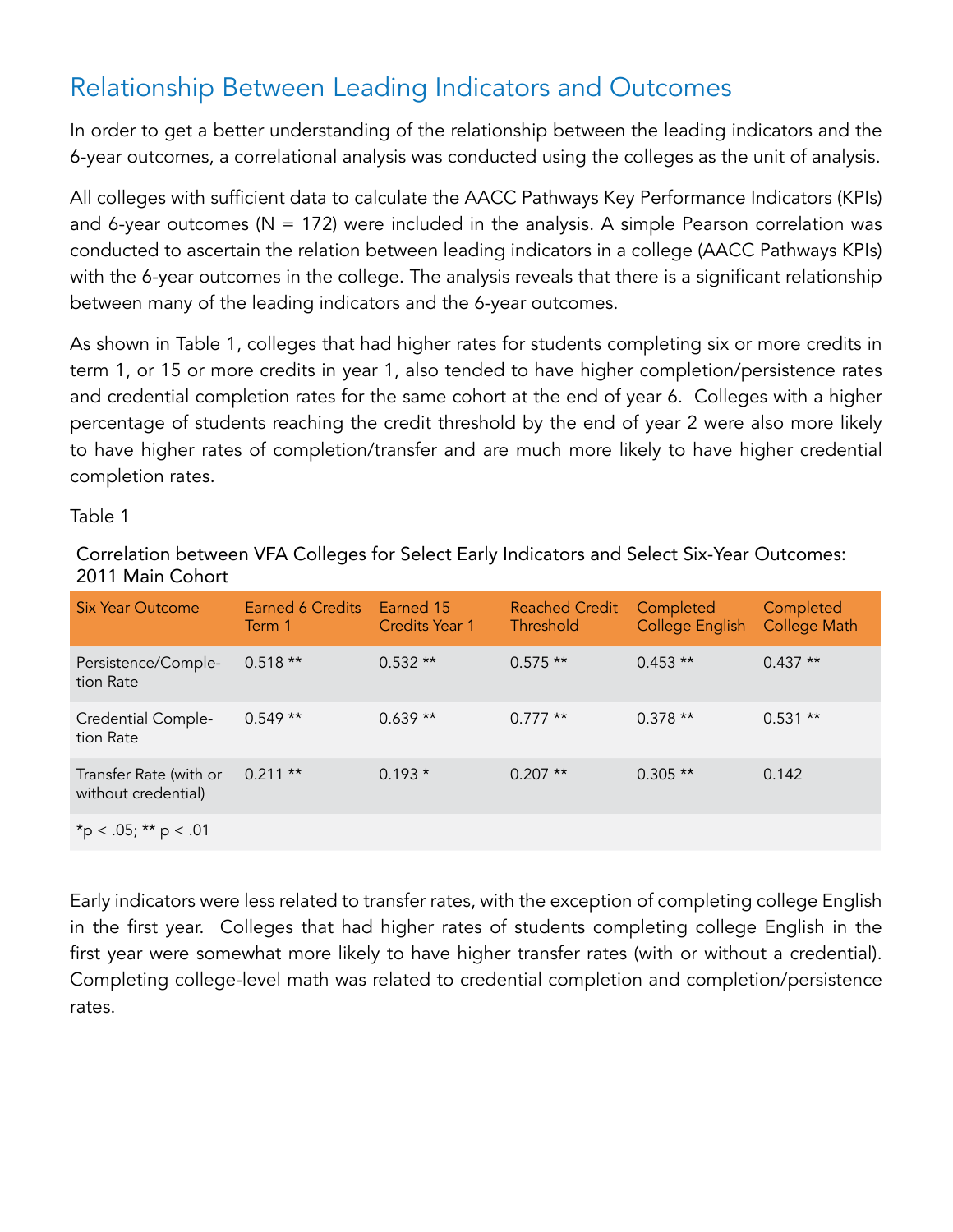# Appendix 1

The chart below is designed to help interpret the Box and Whisker charts used in this report.



In this example, 90% of the colleges had rates above 10.4%, 75% had rates above 13.2%, half the colleges had rates above 17.9%, 25% of colleges had rates above 23.8%, and 10% of the colleges had rates above 29.1%,